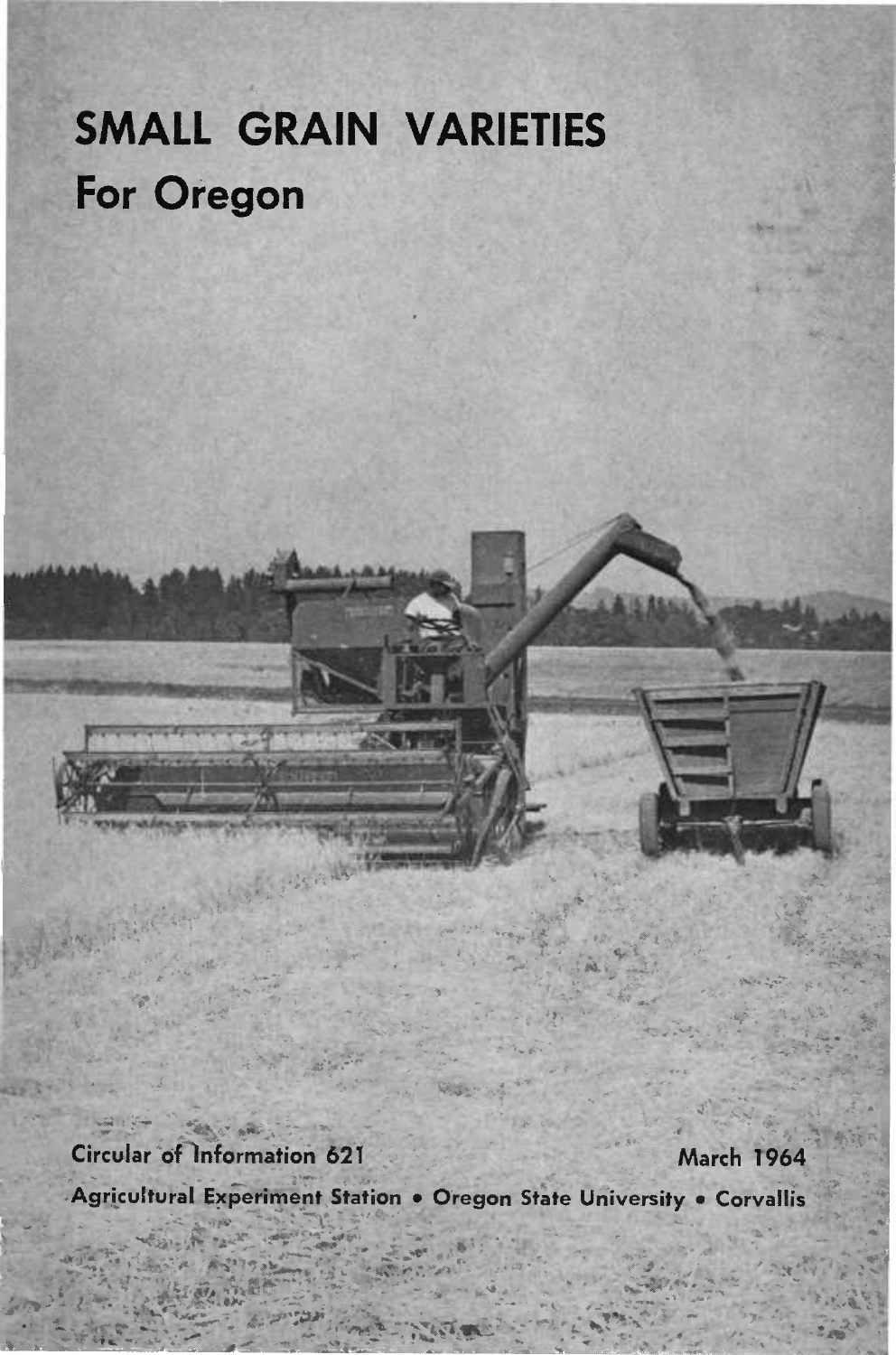# **Small Grain Varieties for Oregon**

### **INTRODUCTION**

The Oregon Agricultural Experiment Station maintains a research program for the development of improved varieties of small grains and for testing and evaluating these and other varieties at various locations in Oregon. Results of these trials form the basis for determining the best varieties to be recommended to growers for planting. Development of new varieties, changes in cropping practices, changes in markets, and the constantly changing hazards of diseases bring about the need to revise this list of varieties almost every year.

ł

In order to simplify the variety recommendations, the state has been divided into nine distinct crop regions or zones. Within these areas there is usually sufficient similiarity to permit uniformity of varieties. However, there may be sufficient variation in other conditions, such as soil moisture or extremes in temperature, to make it necessary to modify these general recommendations. Information on varieties for special conditions within any area is available from the county

Extension office or the nearest local Experiment Station.

Varieties which have been outstanding in production and quality, and in most cases are resistant to disease, are **recommended.** Experimental results or previous farmer trials have indicated that these varieties are the best ones available to growers. Varieties which are generally satisfactory but deficient in one or more characters are listed as **acceptable.** There is usually an advantage in growing the recommended variety, but specific characteristics of an acceptable variety may make its production desirable under special local conditions. Production of certified seed of recommended varieties is promoted to assure farmers of <sup>a</sup> supply of good clean seed.

Brief descriptions of the varieties given here are intended to convey essential information concerning adaptation, outstanding botanical characteristics, and desirable agronomic traits. Additional information will be furnished by the Oregon Agricultural Experiment Station upon request.

Recommendations for small grain varieties are prepared by Experiment Station agronomists with the assistance of county Extension agents and specialists. This circular was written by Wilson H. Foote, Farm Crops Department, Oregon State University, Corvallis, Oregon

 $\overline{2}$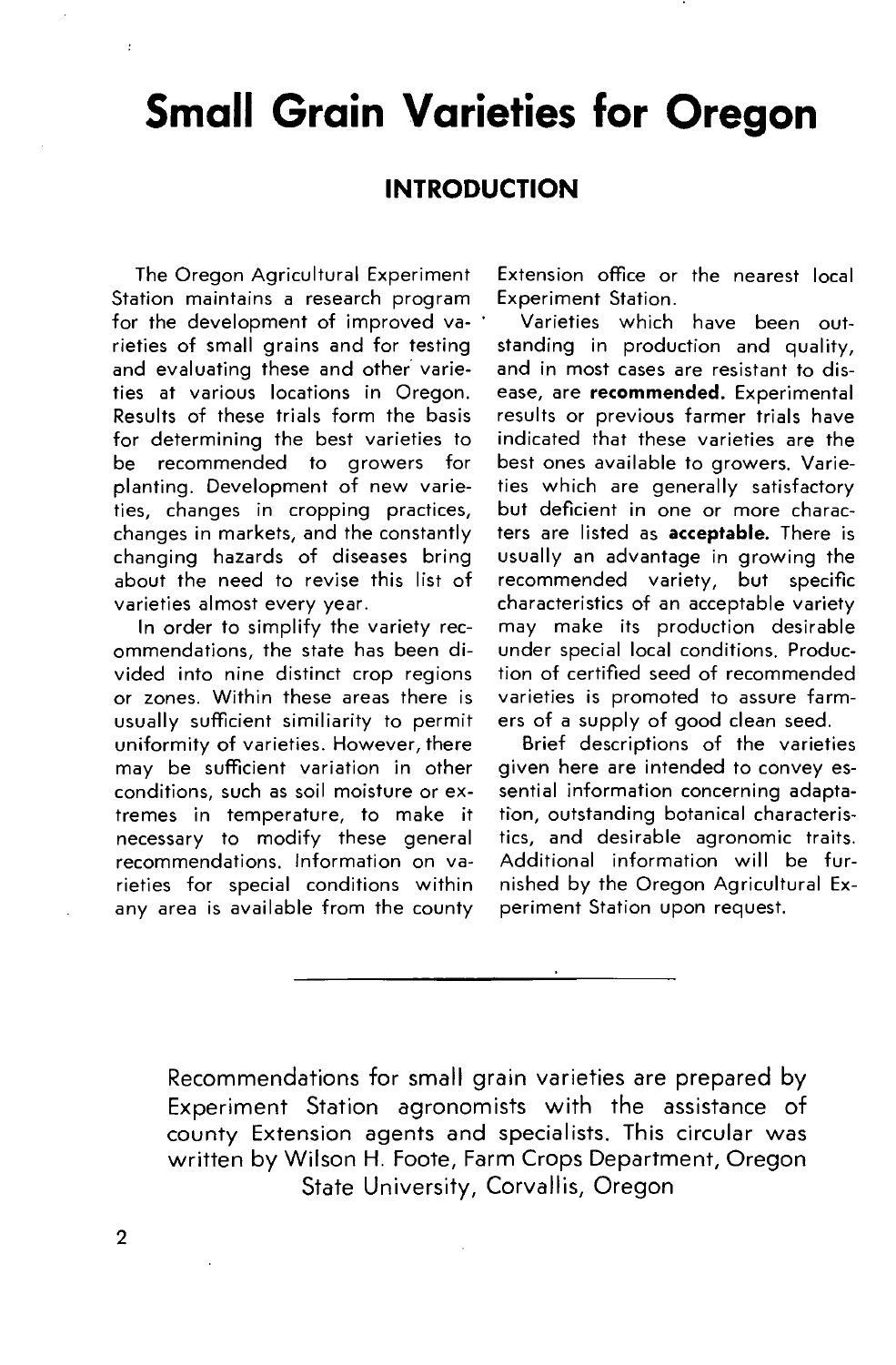#### **Baart 46**

A tall, weak-strawed, awned, whitechaffed spring wheat. The kernels are white, long, and hard. Baart 46 is moderately resistant to some races of bunt and stem rust, but susceptible to stripe rust.

#### **Beaver**

A new, mid-season, tall, fairly strong strawed, awned, white-chaffed spring wheat variety. Beaver is resistant to stripe rust and to some races of leaf and stem rust. It is recommended to replace Zimmerman and Henry in the Willamette Valley. A new variety in 1964, the supply of seed is limited.

#### **Brevor**

A short, strong-strawed, awnless, white-chaffed winter wheat. Brevor has the characteristic of slow seedling emergence and only moderate winter hardiness. It is susceptible to leaf and stem rust, moderately resistant to stripe rust, and resistant to nearly all races of bunt. The kernels are white and soft. Brevor is classed as only <sup>a</sup> fair milling wheat but produces <sup>a</sup> good multiple purpose flour.

#### **Burt**

A short, strong-strawed, awned, white-chaffed winter wheat. The kernels are mid-long, white, and semihard. Burt is susceptible to leaf, stem, and stripe rust but resistant to the prevalent races of bunt. Burt is moderately winter hardy.

#### **Columbia**

A brown-chaffed, awned hard red winter wheat with short, red kernels. Columbia is resistant to the prevalent races of bunt but susceptible to leaf, stem, and stripe rust. Columbia equals Rio in winter hardiness and has good quality. The flour has <sup>a</sup> long mixing time.

#### **Druchamp**

A short, strong-strawed, awnless, high yielding winter wheat with soft white kernels. Druchamp is highly resistant to stripe rust.

#### **Federation**

An early, short-strawed, awnless, brown chaffed spring wheat. The kernels are white, soft, and usually short. Federation is moderately winter hardy and can be fall planted where the winters are mild or snow cover adequate to give protection from winter injury. Federation has moderate resistance to smut, but is susceptible to stem, leaf, and stripe rust. Federation has good soft wheat milling and baking quality.

#### **Gaines**

A high yielding short (semi-dwarf) awned, white winter wheat. The kernels are white, midlong, and soft. Gaines is susceptible to stem rust, moderately resistant to leaf and stripe rust, and highly resistant to the prevalent races of bunt. Gaines has better milling characteristics than Brevor but not as good as Omar. The flour has soft wheat baking quality.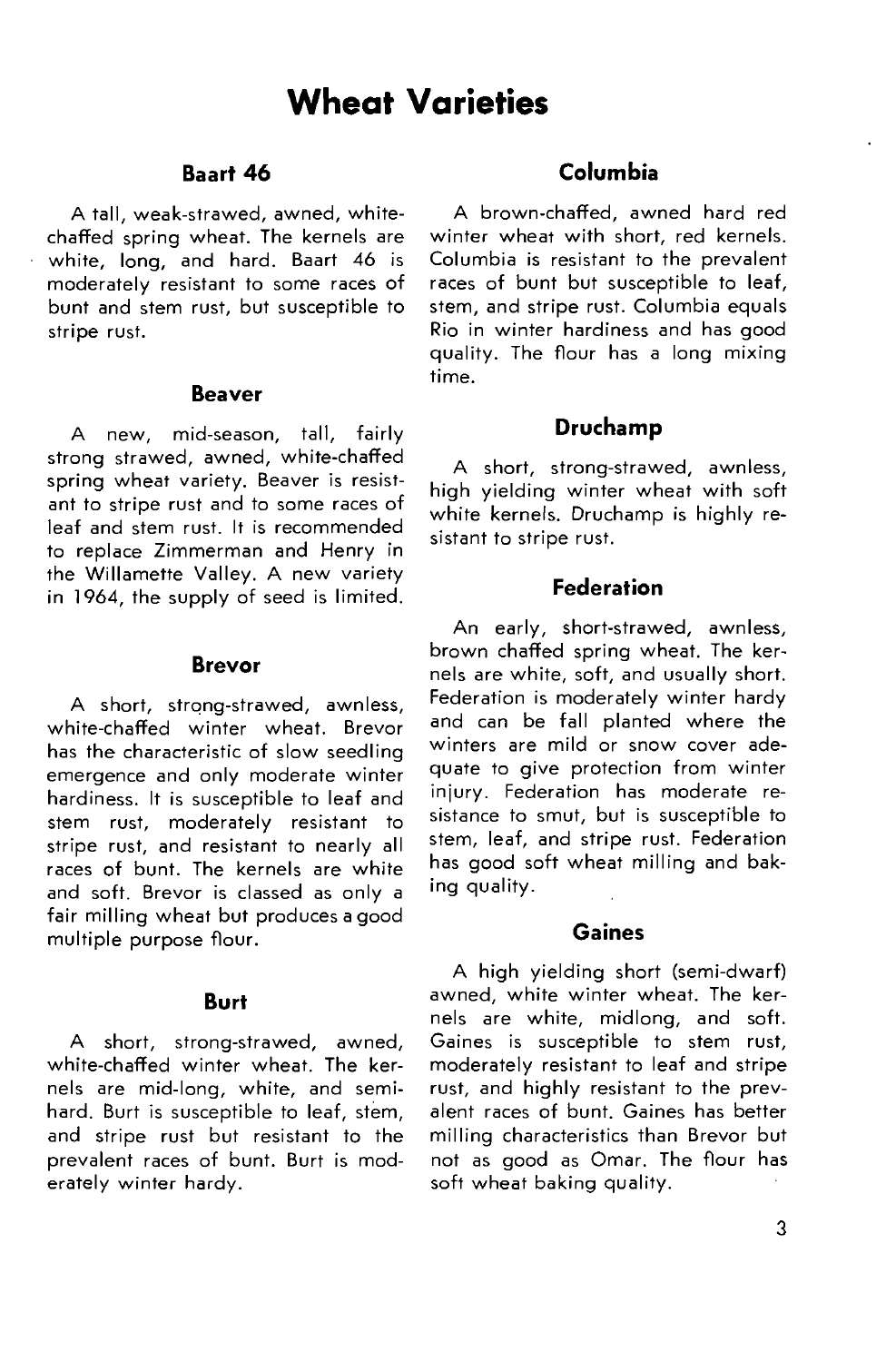#### **Galgalos Omar**

A tall, weak strawed, awnless, brown-chaffed spring wheat with soft white kernels. Galgalos is an old wheat variety but still grown to some extent in the Klamath Basin.

#### **Golden**

A tall, late, awnless, brown-chaffed white winter wheat. The kernels of Golden are white, short, and soft. Golden frequently has purple colored straw and is susceptible to bunt and moderately resistant to stripe rust.

#### **Henry**

A tall, moderately stiff-strawed, awned, white chaffed, hard red spring wheat. Henry is susceptible to stem and leaf rust and moderately susceptible to stripe rust.

#### **Idaed 59**

An early, short, stiff-strawed, awnless spring wheat with white, short, soft to semi-hard kernels. Idaed 59 differs from the original Idaed by being resistant to some races of stem and leaf rust. Idaed 59 is moderately susceptible to stripe rust. It has good milling characteristics and produces <sup>a</sup> pastry-type soft flour.

#### **Lemhi 53**

An early, short, awnless spring wheat with short, soft white kernels. Lemhi 53 differs from the original Lemhi by being resistant to some races of stem rust. It is susceptible to leaf and stripe rust.

A midtall, late, brown chaffed, white club winter wheat. Omar is susceptible to stem, leaf, and stripe rust, but resistant to the prevalent races of bunt. Omar has moderate winter hardiness and often lodges badly in areas of high fertility. Omar has excellent milling and baking qualities.

#### **Orfed**

A medium tall, white chaffed, awned, white spring wheat. It has fairly stiff and rather fine straw. Orfed is slightly more winter hardy than Federation, and is usually fall planted. It is fairly early maturing when fall planted, but very late maturing when spring planted. Orfed is resistant to most races of bunt and stripe rust.

#### **Redmond (Alba)**

A tall, late, strong strawed, whitechaffed, awnless winter wheat. The kernels are white, short, and very soft. Redmond is susceptible to leaf and stem rust but resistant to stripe rust.

#### **Sentry**

A midtall, white chaffed, awned spring durum wheat. The kernels are white (amber), long, and hard. Sentry is resistant to some races of stem and leaf rust. Sentry has high test weight and high protein and generally produces macaroni products of good **quality.**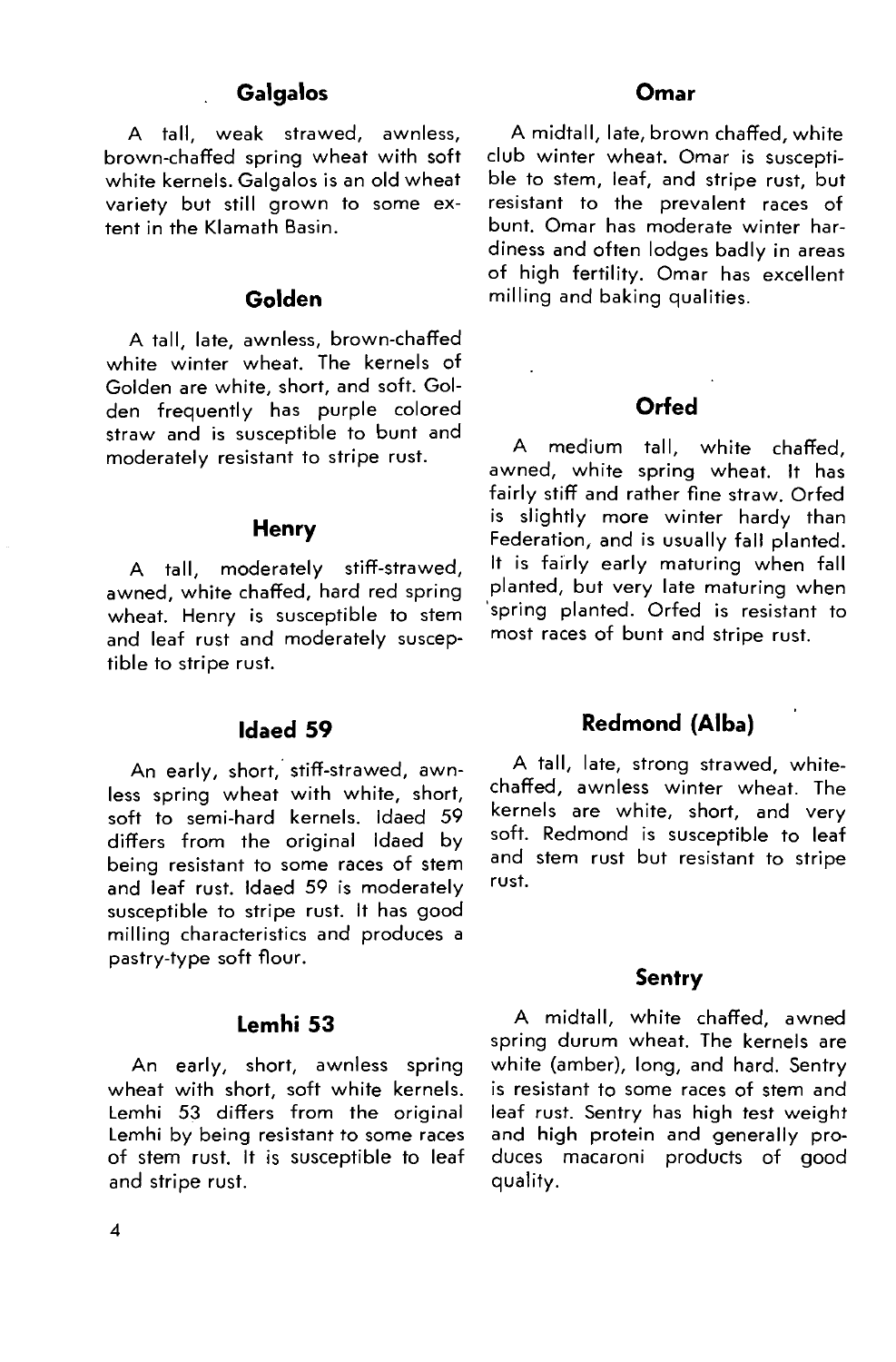### **White Federation 38 Zimmerman**

An early, short strawed, white chaffed, awnless spring wheat. The white kernels are short and hard. White Federation 38 is resistant to some races of stem rust and bunt.

A tall, weak-strawed, white chaffed, awnless spring wheat. Zimmerman has soft, midlong white kernels. It is moderately susceptible to stripe rust.

## **Summary of Wheat Variety Recommendations**

|                               | <b>Winter Wheat</b> |                                   | <b>Spring Wheat</b>    |                                              |
|-------------------------------|---------------------|-----------------------------------|------------------------|----------------------------------------------|
| <b>Crop Regions</b>           | Recom-<br>mended    | Accept-<br>able                   | Recom-<br>mended       | Accept-<br>able                              |
| Willamette Valley             | Druchamp<br>Gaines  | Redmond                           | Beaver<br>Zimmerman    | Idaed 59<br>Henry                            |
| Southern Oregon               | Gaines<br>Omar      |                                   | Lemhi 53               | White Fed. 38                                |
| Columbia Basin<br>(Dryland)   | Gaines<br>Omar      | Brevor<br>Burt<br>Golden<br>Orfed | Federation<br>Idaed 59 | Lemhi 53                                     |
| Columbia Basin<br>(Irrigated) | Gaines              | Brevor<br>Omar                    | Federation<br>Idaed 59 | Lemhi 53                                     |
| Blue Mountains                | Gaines<br>Omar      | Brevor<br>Burt                    | Federation             | Lemhi 53                                     |
| Klamath Basin                 |                     |                                   | Sentry                 | Baart 46<br>Galgalos<br>Idaed 59<br>Lemhi 53 |
| Central Oregon                | Gaines<br>Burt      | Omar                              | Lemhi 53               | Federation<br>Idaed 59                       |
| Lake-Harney                   | Gaines              | Columbia<br>Burt                  | Lemhi 53               | Federation                                   |
| Snake River Valley            | Gaines              | Brevor                            | Lemhi 53<br>Federation |                                              |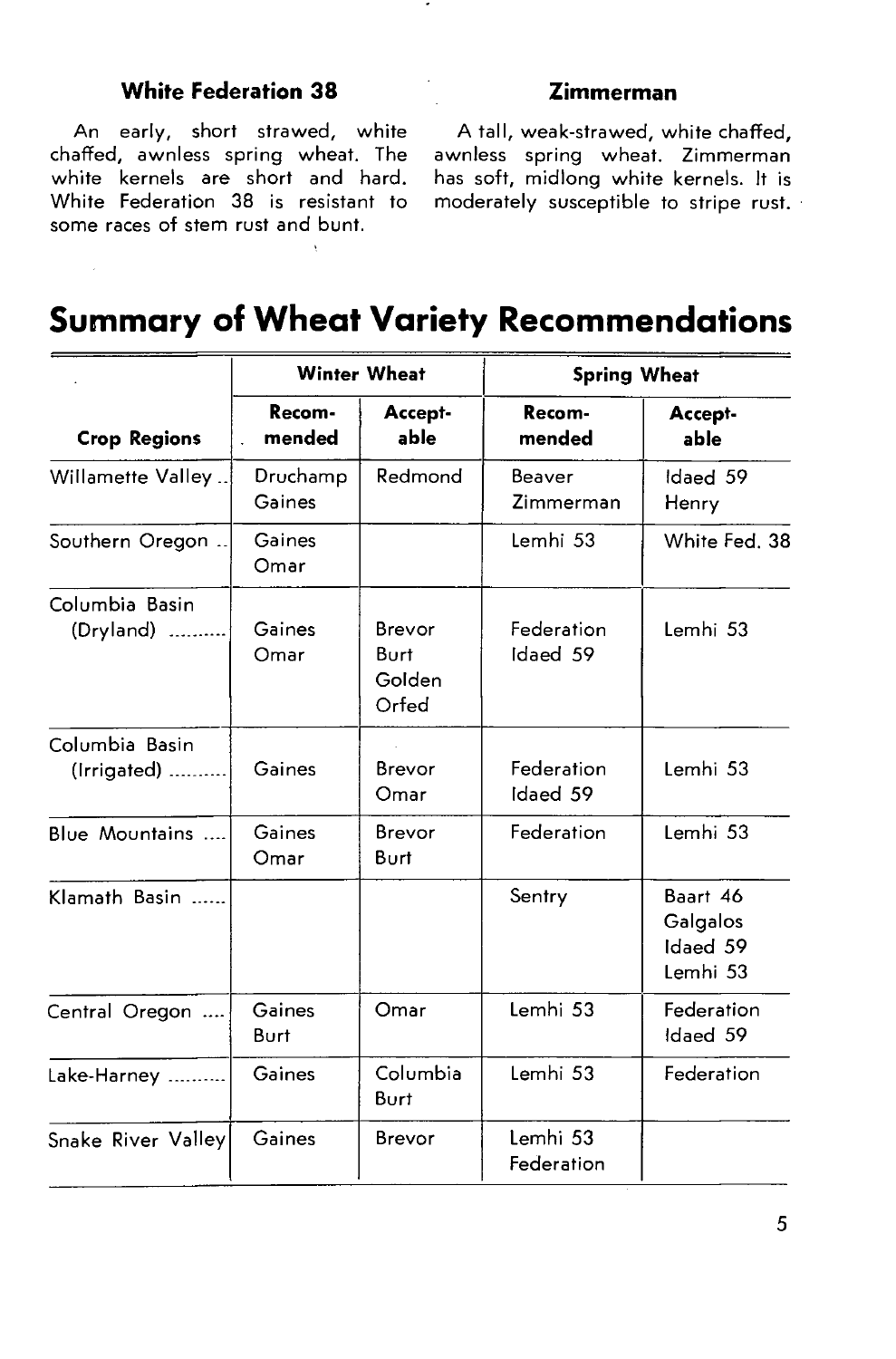## **Oat Varieties**

#### **Carleton**

A yellow, early, midtall spring oat variety with fairly strong straw. Carleton is resistant to nearly all races of smut and <sup>a</sup> heavy yielder under many different conditions.

#### **Cody**

A short, stiff-strawed, high yielding, yellowish-white spring oat. Cody is resistant to many races of stem and crown rust and smut.

#### **Crater**

A tall, late maturing grey winter oat. Crater has slightly stronger and finer straw than Grey Winter. It does not have sufficient winter hardiness for areas with severe winters.

#### **Grey Winter**

A tall, late maturing grey winter oat with large, plump, heavy kernels.

#### **Kanota**

A tall, early-maturing, coarse, and sparsely leafed red spring oat. Kanota is often grown in areas where its early maturity gives it <sup>a</sup> yield advantage.

### **Overland**

A short, stifF-strawed, mid-season, white spring oat variety that produces large, plump kernels of excellent quality. It is resistant to many races of smut and stem and crown rust.

#### **Park**

A short, stiff-strawed, high yielding white spring oat variety. Park has short, plump kernels with <sup>a</sup> high test weight. It is resistant to some races of stem and crown rust.

#### **Powys**

A short, stiff-strawed white winter oat variety. Powys is <sup>a</sup> high yielding variety that produces large plump, high test weight kernels. Powys is not as winter hardy as Grey Winter and may winter kill, except during extremely mild winters.

#### **Victory**

A tall, late maturing, white spring oat variety with fairly strong straw. It is susceptible to both rusts and smuts but often <sup>a</sup> high yielder under many different conditions.

### **Winema**

A short, stiff-strawed yellow spring oat variety. Winema is not <sup>a</sup> high yielder, but its short straw makes it desirable for seeding with legumes in the Klamath Basin.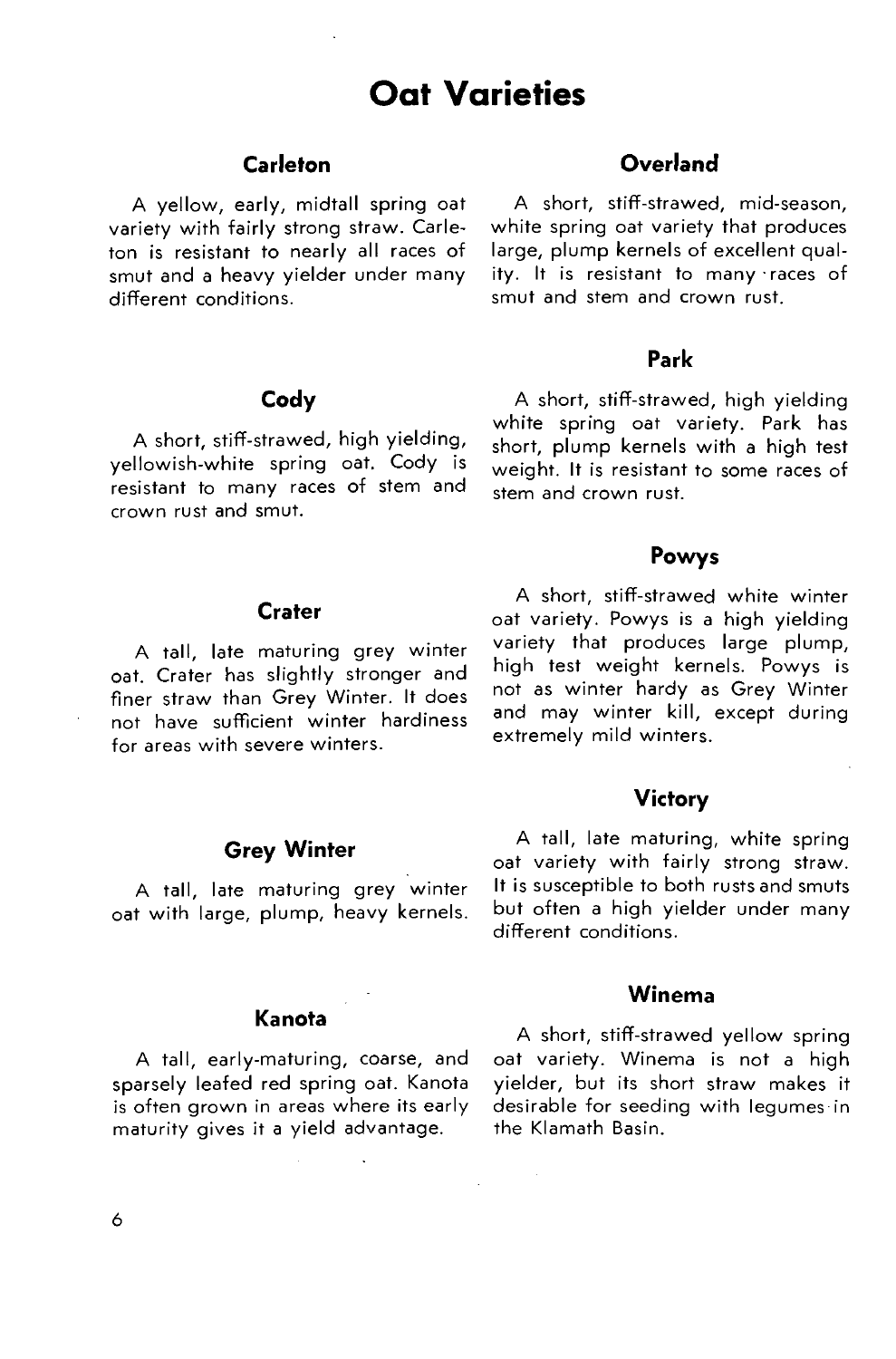## **Summary of Oat Variety Recommendations**

| <b>Crop Region</b>            |                  | <b>Winter Oats</b>   | <b>Spring Oats</b> |                 |
|-------------------------------|------------------|----------------------|--------------------|-----------------|
|                               | Recom-<br>mended | Accept-<br>able      | Recom-<br>mended   | Accept-<br>able |
| Willamette Valley             | Crater           | Grey Winter<br>Powys | Victory            | Kanota<br>Park  |
| Southern Oregon               | Crater           |                      | Carleton<br>Park   |                 |
| Columbia Basin<br>(Dryland)   |                  |                      | Carleton           | Cody            |
| Columbia Basin<br>(Irrigated) |                  |                      | Carleton           | Cody            |
| Blue Mountain                 |                  |                      | Carleton           | Victory         |
| Klamath Basin                 |                  |                      | Park<br>Winema     | Overland        |
| Central Oregon                |                  |                      | Park<br>Victory    |                 |
| Lake-Harney                   |                  |                      | Park               |                 |
| Snake River Valley            |                  |                      | Park               |                 |



**Special equipment is used to thresh oat varieties under test at the Kiamath Experiment Station.**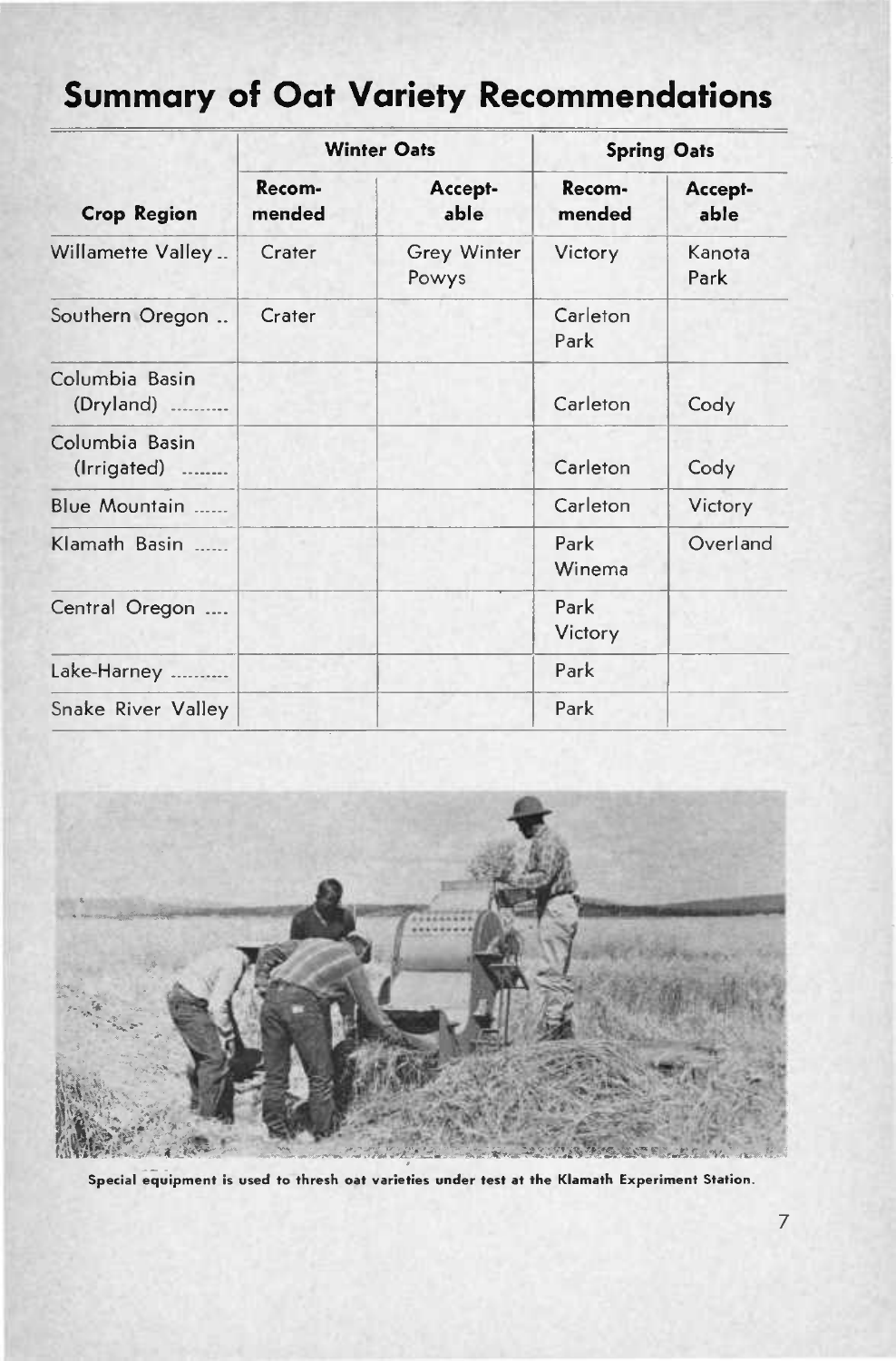#### **Abruzzi**

A vigorous, fast-growing weakstrawed, winter rye that has mediumsized, light brown kernels. Abruzzi has sufficient winter hardiness only for areas with mild winters. It is recommended as a pasture and cover crop.

#### **Balbo**

A vigorous, fast-growing winter rye. Balbo is used principally for pasture or as <sup>a</sup> cover crop. It is slightly more winter hardy than Abruzzi.

#### **Rosen**

A late, fairly winter hardy rye that generally produces well-filled heads of large, plump kernels. Rosen is often used for hay in areas where winter wheat will not survive.

#### **Tetra Petkus**

A winter hardy, stiff-strawed, tetraploid rye variety that produces high yields of large, plump, green kernels. It has sufficient winter hardiness to be grown as <sup>a</sup> grain crop on Columbia Basin wheat lands.

### **Summary of Rye Variety Recommendations**

|                    | Rye         |                       |  |
|--------------------|-------------|-----------------------|--|
| Crop Region        | Recommended | Acceptable            |  |
| Willamette Valley  | Abruzzi     | Tetra Petkus<br>Balbo |  |
| Southern Oregon    | Abruzzi     |                       |  |
| Columbia Basin     |             | Tetra Petkus          |  |
| Columbia Basin     |             | Tetra Petkus          |  |
|                    |             | Tetra Petkus          |  |
| Klamath Basin      | Rosen       | Common*               |  |
| Central Oregon     | Rosen       | Common*               |  |
|                    | Rosen       | Common*               |  |
| Snake River Valley |             |                       |  |

' Seed of this variety is <sup>a</sup> mixture of types that has been grown with success in these areas.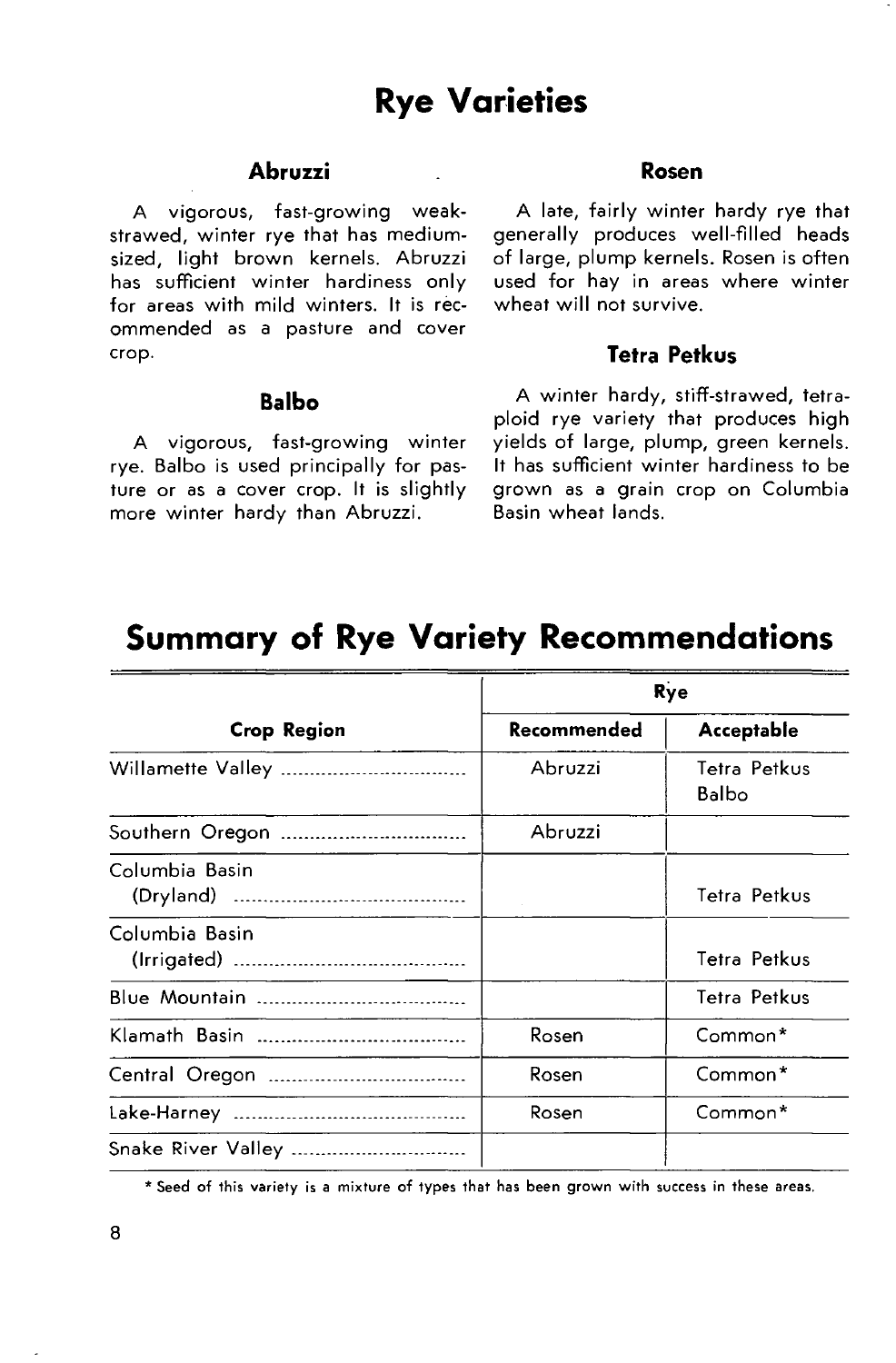### **Barley Varieties**

#### **Alpine**

A six-row, rough awned, high yielding winter barley. Alpine is moderately winter hardy but not sufficiently hardy for areas with severe winters. Alpine has <sup>a</sup> medium short, semi-club head with small kernels. It is recognized by some growers as <sup>a</sup> disagreeable barley to thresh because of the presence of an irritating fuzz. Alpine is often difficult to roll for feed.

#### **Bonneville**

A six-row, smooth awned spring barley with stiff straw. It has been <sup>a</sup> high yielding barley under irrigation, although it is often difficult to thresh.

#### **Cascade**

A six-row, rough awned winter barley with sufficient winter hardiness for the Willamette Valley and southern Oregon. It should not be spring planted.

#### **Flynn 37**

A six-row, smooth awned spring barley with moderately stiff straw. Flynn 37 is sometimes planted with fair success in the fall on Columbia Basin wheat lands.

#### **Gem**

A six-row, semi-smooth awned, early maturing spring barley with fairly stiff straw.

#### **Hannchen**

A two-row, rough awned spring barley with moderately weak straw. Hannchen is the only two-row barley grown in Oregon that is acceptable for malting.

#### **Harlan**

A six-row, rough awned spring barley with stiff straw.

#### **Hiland**

A six-row, semi-smooth awned, early maturing spring barley with moderately stiff straw. Hiland may be fall planted in the Willamette Valley.

#### **Hudson**

A six-row, rough awned, high yielding winter barley. Hudson has fairly stiff straw and has been grown with success as <sup>a</sup> replacement for Alpine in some areas of the Columbia Basin. Hudson may lodge on deep fertile soils.

#### **Meloy 3**

A six-row, hooded spring barley grown as <sup>a</sup> forage and hay crop in the Blue Mountains.

#### **Olympia**

A six-row, rough awned winter barley. Olympia has only moderate winter hardiness and fairly weak straw. It has been largely replaced by Alpine.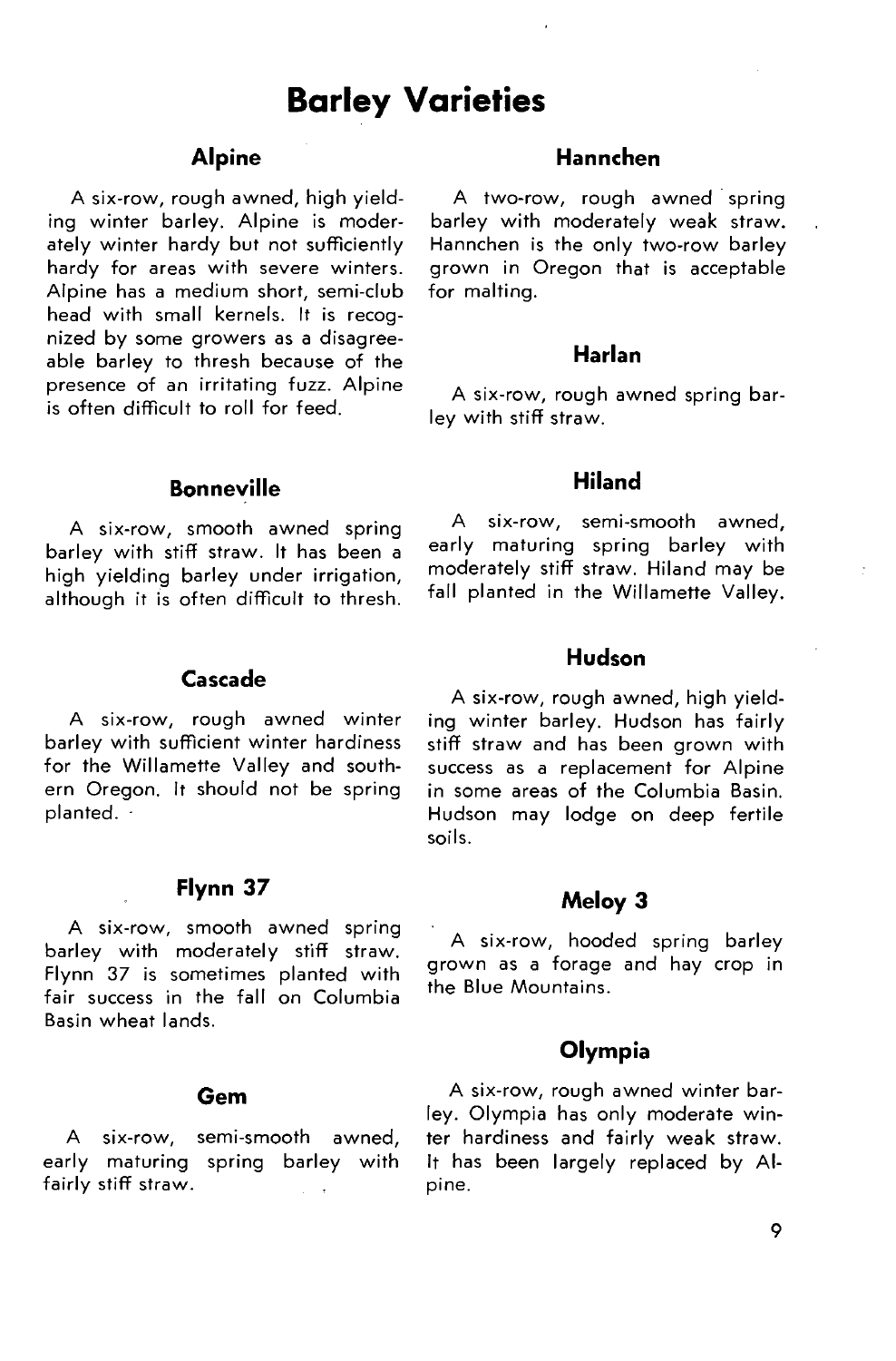### **Spray**

A six-row, hooded spring barley grown as <sup>a</sup> forage and hay crop in the low rainfall areas of the Columbia Basin.

#### **Traill**

A six-row, rough awned, midwestern malting barley grown to <sup>a</sup> limited extent in the Klamath Basin. Traill often shatters badly.

#### **Trebi**

A six-row, rough awned, spring barley. Trebi is <sup>a</sup> high yielding variety that often lodges badly on fertile soils. Trebi has largely been replaced by new stiff-strawed varieties.

#### **Vale**

A six-row, smooth awned, high yielding spring barley with very stiff

straw. Vale is recommended to replace Bonneville and Trebi in the Snake River Valley.

### **Velvon II**

A six-rowed, smooth awned spring barley.

#### **White Winter (Winter Club)**

A six-rowed, rough awned winter barley with moderate winter hardiness. White Winter is acceptable as a malting barley from areas where the quality is satisfactory.

#### **Wocus**

A six-row, smooth-awned spring barley with stiff straw. Recommended as <sup>a</sup> feed barley for heavier soils in the Klamath Basin and for both fall and spring seeding in southern Oregon.



**Barley varieties are constantly undergoing tests at the Malheur Experiment Station near Ontario.**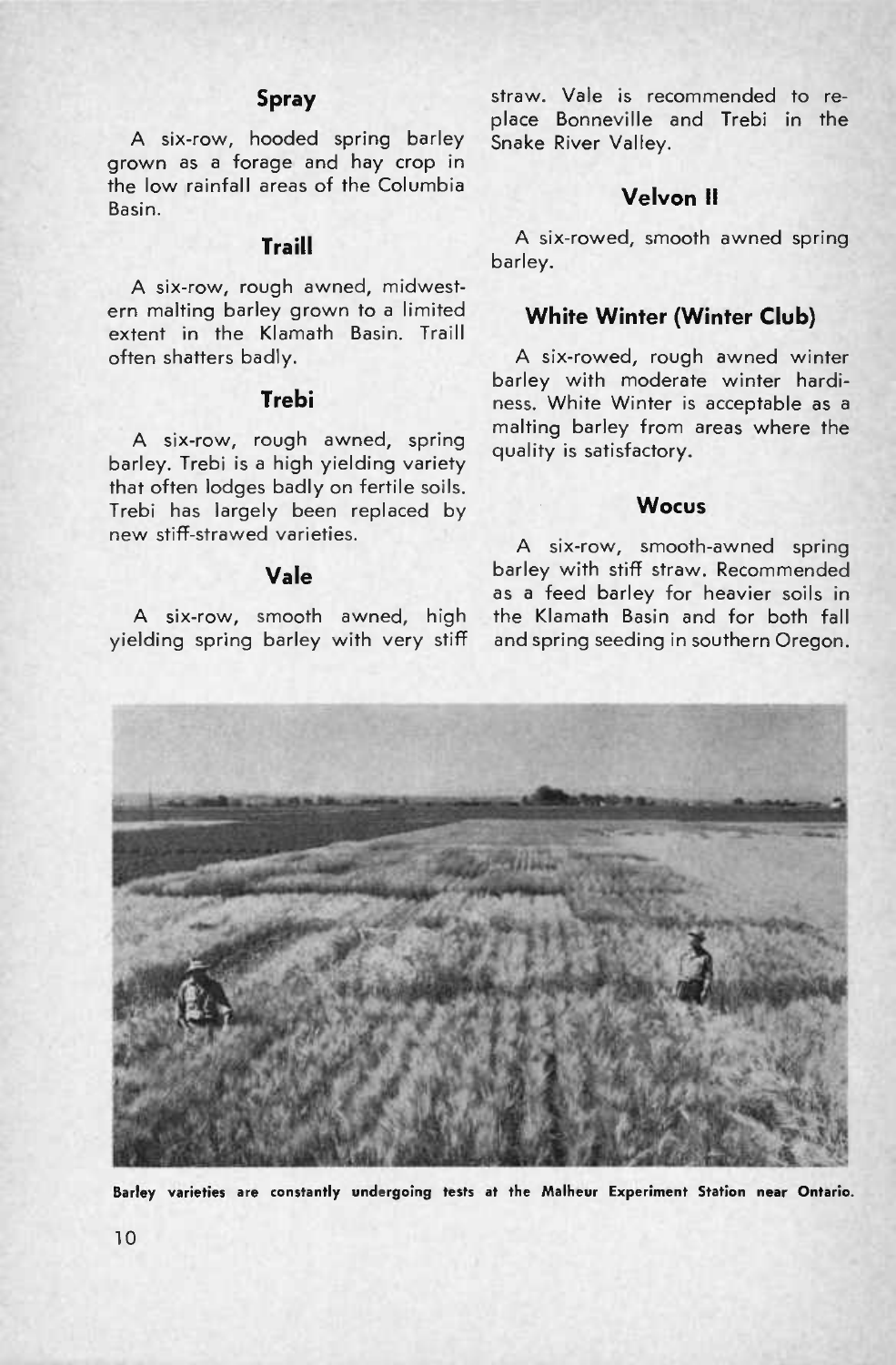## **Summary of Barley Variety Recommendations**

|                               | <b>Winter Barley</b> |                         | <b>Spring Barley</b>       |                        |
|-------------------------------|----------------------|-------------------------|----------------------------|------------------------|
| <b>Crop Regions</b>           | Recom-<br>mended     | Accept-<br>able         | Recom-<br>mended           | Accept-<br>able        |
| Willamette Valley             | Cascade              |                         | Hannchen                   | Hiland<br>Trebi        |
| Southern Oregon               | Wocus*               | Cascade                 | Velvon II<br>Wocus         | Trebi                  |
| Columbia Basin<br>(Dryland)   | Alpine<br>Hudson     | Olympia<br>White Winter | Flynn 37<br>Gem<br>Spray   | Harlan<br>Trebi        |
| Columbia Basin<br>(Irrigated) | Alpine               | Olympia<br>White Winter | Harlan                     | Bonneville<br>Gem      |
| Blue Mountains                | Alpine               |                         | Hannchen<br>Vale           | Trebi<br>Meloy 3       |
| Klamath Basin                 |                      |                         | Hannchen<br>Wocus          | Traill                 |
| Central Oregon                |                      | Alpine                  | Trebi                      | Bonneville<br>Hannchen |
| Lake-Harney                   |                      |                         | Hannchen<br>Trebi<br>Wocus |                        |
| Snake River Valley            | Alpine               |                         | Vale                       | Bonneville<br>Trebi    |

\* Wocus, Trebi, and Hiland are spring varieties but they may be planted in the fall in areas with mild winters.  $\ddot{\phantom{0}}$